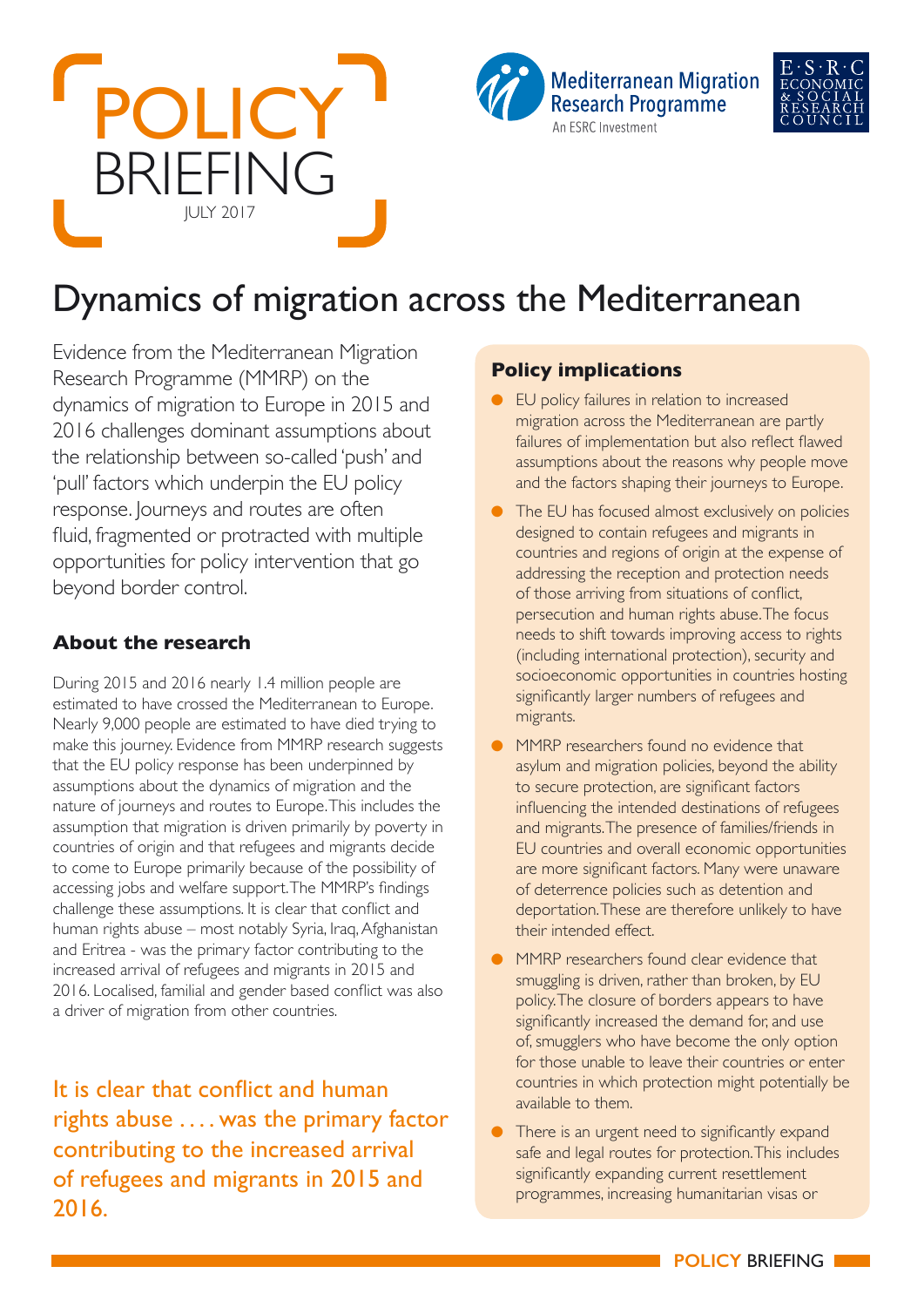### **About the research** *continued*

The pressures that cause people to leave their homes and, ultimately, their countries are likely to persist. There has been growing awareness within the EU policy, development and trade, yet the focus at the EU level has been very firmly on border controls and on preventing people from entering Europe, for example through the EU-Turkey agreement and ongoing negotiations in relation to Libya.

Although some refugees and migrants arrive in Europe soon after leaving their home countries (less than three months), most do not. Many try to make a life elsewhere, moving on only when they feel that they have exhausted the possibilities. Others stop for longer periods to build resources and social contacts to assist with the onward journey. The nature of journeys, which are often fluid, fragmented or protracted, makes it increasingly difficult for policy makers to differentiate between 'refugees' and 'economic migrants'.

Many refugees and migrants do not leave their home countries intending to come to Europe, or particular EU Member States, but move onwards due to violence, insecurity and a lack of protection as well as limited opportunities to rebuild a life. This is particularly clear for those who moved initially to Libya, Iran and the Sudan.

# The nature of journeys, which are often fluid, fragmented or protracted, makes it increasingly difficult for policy makers to differentiate between 'refugees' and 'economic migrants'.

Although refugees and migrants are sometimes able to exercise agency in decision making they often do so within a limited range of options. Many refugees and migrants were not heading to a particular destination. The decision of some people to travel to one country rather than another was shaped by an array of complex factors. The possibility of securing protection was the most important reason for wanting to get to Europe. Other factors included the presence of family members, speaking the language and the (actual or perceived) economic prosperity and labour market needs of particular countries. Accurate information about specific asylum and migration policies was limited or non-existent.

Many refugees and migrants used smugglers to leave their countries of origin where travel is dangerous or border

#### **Policy implications** *continued*

temporary protection for those coming from conflict and war and increasing the scale of family reunification.

- Because of the complex factors that underpin the decision to leave home countries and the increasingly fluid, fragmented or protracted nature of journeys, eligibility for international protection cannot be determined by nationality alone. Other migrants also have rights under national, EU and international law. These cannot be disregarded.
- There is a need for rights-orientated information campaigns that mobilise social networks in order to offer clear and accurate information on admission and asylum processes. The aim of such campaigns should be protection rather than deterrence.

crossings prohibited. The vast majority also use smugglers to cross borders at different points on their journey. The absence or slow realisation of safe and legal access to protection (for example, through work and study visas, refugee resettlement and family reunification) increases the demand for the illicit services provided by smugglers and, in turn, exposure to violence and crime.

There is extensive evidence of violence – including beatings, kidnappings, forced labour and arbitrary detention – experienced by refugees and migrants along the entirety of their journeys – including within Europe. Many respondents had witnessed death through starvation, violence or drowning. This violence takes place at the hands of smugglers, fellow travellers and agents of the state, including police and border guards. Refugees and migrants are prepared to risk violence and death because they do not believe there any alternatives available to them.